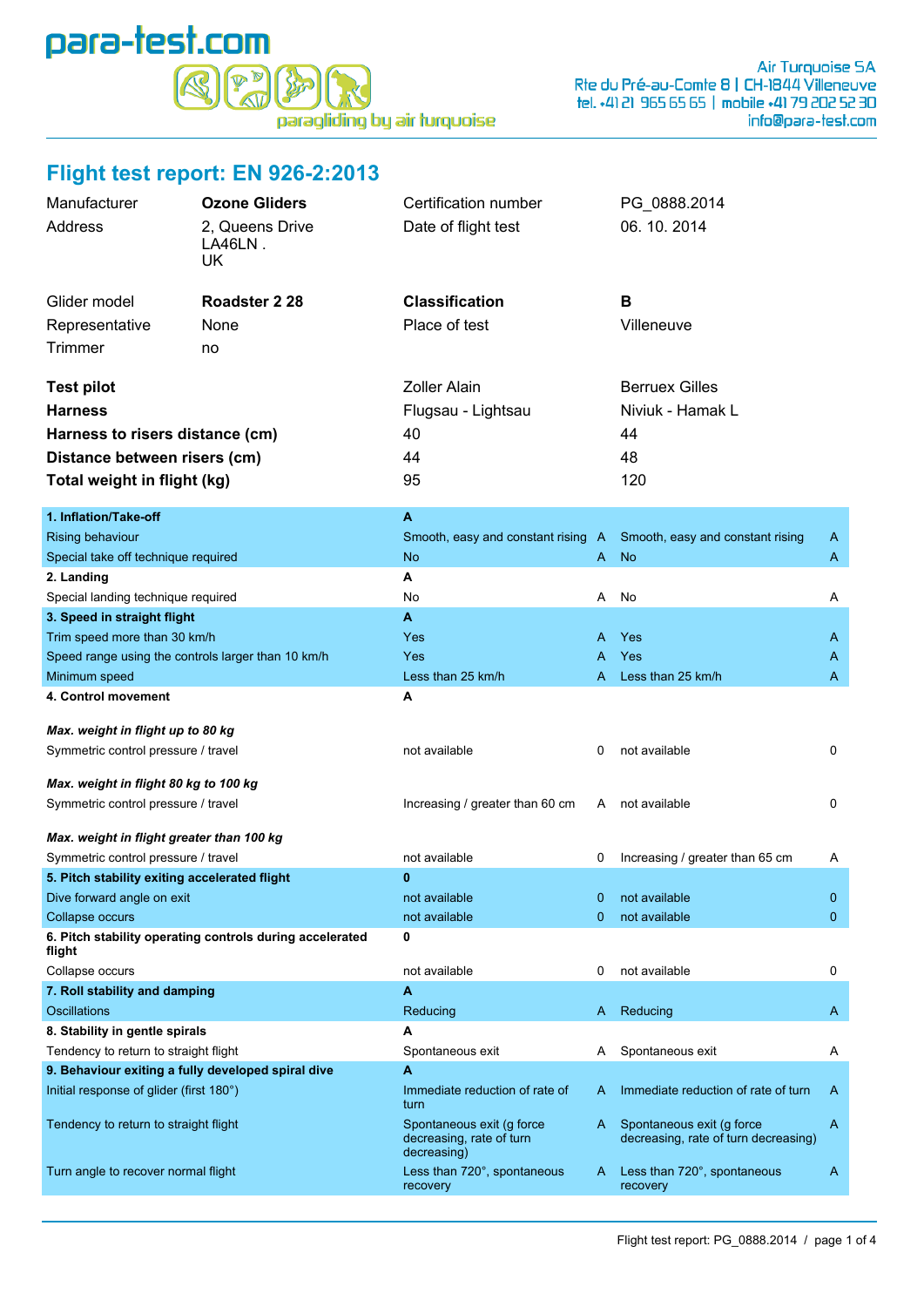## **10. Symmetric front collapse A**

| Approximately 30 % chord                                                    |                                                                                     |   |                                                                                     |   |
|-----------------------------------------------------------------------------|-------------------------------------------------------------------------------------|---|-------------------------------------------------------------------------------------|---|
| Entry                                                                       | Rocking back less than 45°                                                          | A | Rocking back less than 45°                                                          | A |
| Recovery                                                                    | Spontaneous in less than 3 s                                                        | A | Spontaneous in less than 3 s                                                        | Α |
| Dive forward angle on exit Change of course                                 | Dive forward 0° to 30° Keeping<br>course                                            | A | Dive forward 0° to 30° Keeping<br>course                                            | Α |
| Cascade occurs                                                              | No                                                                                  | A | No                                                                                  | A |
| Folding lines used                                                          | No                                                                                  | A | No                                                                                  | Α |
| At least 50% chord                                                          |                                                                                     |   |                                                                                     |   |
| Entry                                                                       | Rocking back less than 45°                                                          | A | Rocking back less than 45°                                                          | A |
| Recovery                                                                    | Spontaneous in less than 3 s                                                        | A | Spontaneous in less than 3 s                                                        | Α |
| Dive forward angle on exit / Change of course                               | Dive forward 0° to 30° / Keeping<br>course                                          | A | Dive forward 0° to 30° / Keeping<br>course                                          | A |
| Cascade occurs                                                              | No                                                                                  | A | No                                                                                  | A |
| Folding lines used                                                          | No                                                                                  | A | No                                                                                  | Α |
| With accelerator                                                            |                                                                                     |   |                                                                                     |   |
| Entry                                                                       | not available                                                                       | 0 | not available                                                                       | 0 |
| Recovery                                                                    | not available                                                                       | 0 | not available                                                                       | 0 |
| Dive forward angle on exit / Change of course                               | not available                                                                       | 0 | not available                                                                       | 0 |
| Cascade occurs                                                              | not available                                                                       | 0 | not available                                                                       | 0 |
| Folding lines used                                                          | Not available                                                                       | 0 | Not available                                                                       | 0 |
| 11. Exiting deep stall (parachutal stall)                                   | A                                                                                   |   |                                                                                     |   |
| Deep stall achieved                                                         | Yes                                                                                 | A | Yes                                                                                 | A |
| Recovery                                                                    | Spontaneous in less than 3 s                                                        | A | Spontaneous in less than 3 s                                                        | A |
| Dive forward angle on exit                                                  | Dive forward 0° to 30°                                                              | A | Dive forward 0° to 30°                                                              | A |
| Change of course                                                            | Changing course less than 45°                                                       | A | Changing course less than 45°                                                       | A |
| Cascade occurs                                                              | <b>No</b>                                                                           | A | <b>No</b>                                                                           | A |
| 12. High angle of attack recovery                                           | A                                                                                   |   |                                                                                     |   |
| Recovery                                                                    | Spontaneous in less than 3 s                                                        | A | Spontaneous in less than 3 s                                                        | A |
| Cascade occurs                                                              | No                                                                                  | A | No                                                                                  | Α |
| 13. Recovery from a developed full stall                                    | A                                                                                   |   |                                                                                     |   |
| Dive forward angle on exit                                                  | Dive forward 0° to 30°                                                              | A | Dive forward 0° to 30°                                                              | A |
| Collapse                                                                    | No collapse                                                                         | A | No collapse                                                                         | A |
| Cascade occurs (other than collapses)                                       | N <sub>o</sub>                                                                      | Α | No                                                                                  | A |
| Rocking back                                                                | Less than $45^\circ$                                                                | A | Less than 45°                                                                       | Α |
| Line tension                                                                | Most lines tight                                                                    | A | Most lines tight                                                                    | A |
| 14. Asymmetric collapse                                                     | в                                                                                   |   |                                                                                     |   |
| <b>Small asymmetric collapse</b>                                            |                                                                                     |   |                                                                                     |   |
| Change of course until re-inflation / Maximum dive forward or<br>roll angle | Less than 90° / Dive or roll angle<br>$0^\circ$ to 15 $^\circ$                      | A | Less than 90° / Dive or roll angle 0°<br>to 15°                                     | A |
| Re-inflation behaviour                                                      | Spontaneous re-inflation                                                            | A | Spontaneous re-inflation                                                            | A |
| Total change of course                                                      | Less than $360^\circ$                                                               | A | Less than $360^\circ$                                                               | A |
| Collapse on the opposite side occurs                                        | No (or only a small number of<br>collapsed cells with a<br>spontaneous reinflation) | A | No (or only a small number of<br>collapsed cells with a spontaneous<br>reinflation) | Α |
| Twist occurs                                                                | No                                                                                  | Α | No                                                                                  | A |
| Cascade occurs                                                              | No                                                                                  | A | No                                                                                  | Α |
| Folding lines used                                                          | No                                                                                  | A | No                                                                                  | Α |
| Large asymmetric collapse                                                   |                                                                                     |   |                                                                                     |   |
| Change of course until re-inflation / Maximum dive forward or<br>roll angle | 90° to 180° / Dive or roll angle<br>15 $^{\circ}$ to 45 $^{\circ}$                  | B | 90° to 180° / Dive or roll angle 15°<br>to 45°                                      | В |
| Re-inflation behaviour                                                      | Spontaneous re-inflation                                                            | A | Spontaneous re-inflation                                                            | A |
| Total change of course                                                      | Less than $360^\circ$                                                               | A | Less than 360°                                                                      | Α |
| Collapse on the opposite side occurs                                        | No (or only a small number of<br>collapsed cells with a<br>spontaneous reinflation) | A | No (or only a small number of<br>collapsed cells with a spontaneous<br>reinflation) | Α |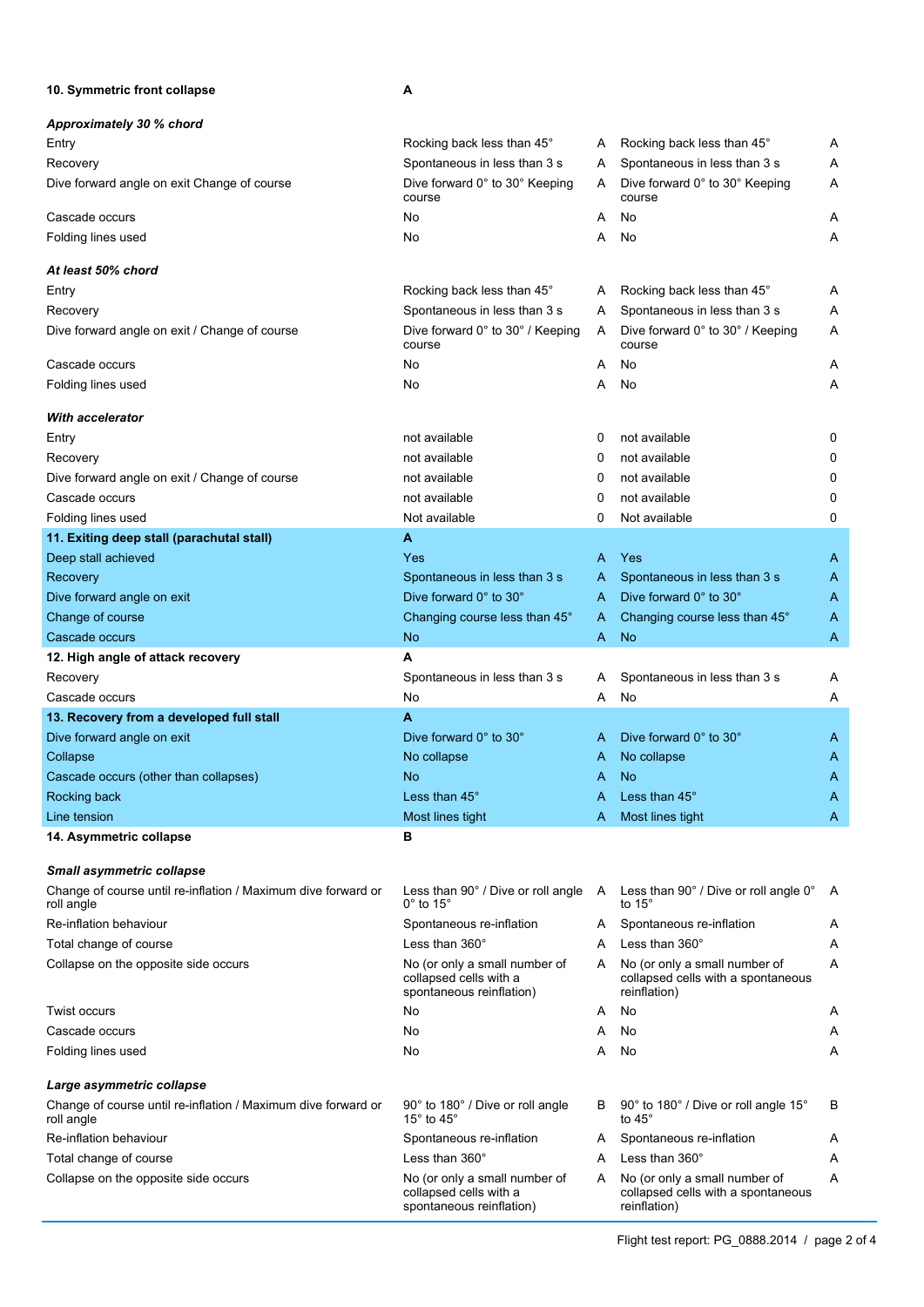| Twist occurs                                                                        | No                                                | A | No                                                | Α            |
|-------------------------------------------------------------------------------------|---------------------------------------------------|---|---------------------------------------------------|--------------|
| Cascade occurs                                                                      | No                                                |   | No                                                | Α            |
| Folding lines used                                                                  | No                                                | Α | No                                                | A            |
|                                                                                     |                                                   |   |                                                   |              |
| Small asymmetric collapse with fully activated accelerator                          |                                                   |   |                                                   |              |
| Change of course until re-inflation / Maximum dive forward or<br>roll angle         | not available                                     | 0 | not available                                     | 0            |
| Re-inflation behaviour                                                              | not available                                     | 0 | not available                                     | 0            |
| Total change of course                                                              | not available                                     | 0 | not available                                     | 0            |
| Collapse on the opposite side occurs                                                | not available                                     | 0 | not available                                     | 0            |
| Twist occurs                                                                        | not available                                     | 0 | not available                                     | 0            |
| Cascade occurs                                                                      | not available                                     | 0 | not available                                     | 0            |
| Folding lines used                                                                  | Not available                                     | 0 | Not available                                     | 0            |
|                                                                                     |                                                   |   |                                                   |              |
| Large asymmetric collapse with fully activated accelerator                          |                                                   |   |                                                   |              |
| Change of course until re-inflation / Maximum dive forward or<br>roll angle         | not available                                     | 0 | not available                                     | 0            |
| Re-inflation behaviour                                                              | not available                                     | 0 | not available                                     | 0            |
| Total change of course                                                              | not available                                     | 0 | not available                                     | 0            |
| Collapse on the opposite side occurs                                                | not available                                     | 0 | not available                                     | 0            |
| <b>Twist occurs</b>                                                                 | not available                                     | 0 | not available                                     | 0            |
| Cascade occurs                                                                      | not available                                     | 0 | not available                                     | 0            |
| Folding lines used                                                                  | Not available                                     | 0 | Not available                                     | 0            |
| 15. Directional control with a maintained asymmetric                                | A                                                 |   |                                                   |              |
| collapse                                                                            |                                                   |   |                                                   |              |
| Able to keep course                                                                 | <b>Yes</b>                                        | A | Yes                                               | A            |
| 180° turn away from the collapsed side possible in 10 s                             | Yes                                               | A | Yes                                               | A            |
| Amount of control range between turn and stall or spin                              | More than 50 % of the<br>symmetric control travel | A | More than 50 % of the symmetric<br>control travel | A            |
| 16. Trim speed spin tendency                                                        | A                                                 |   |                                                   |              |
| Spin occurs                                                                         | No                                                | Α | No                                                | Α            |
|                                                                                     |                                                   |   |                                                   |              |
| 17. Low speed spin tendency                                                         | A                                                 |   |                                                   |              |
| Spin occurs                                                                         | No                                                | A | <b>No</b>                                         | A            |
| 18. Recovery from a developed spin                                                  | A                                                 |   |                                                   |              |
| Spin rotation angle after release                                                   | Stops spinning in less than 90°                   | A | Stops spinning in less than 90°                   | A            |
| Cascade occurs                                                                      | No                                                | A | No                                                | Α            |
| 19. B-line stall                                                                    | A                                                 |   |                                                   |              |
| Change of course before release                                                     | Changing course less than 45°                     | A | Changing course less than 45°                     | A            |
| Behaviour before release                                                            | Remains stable with straight<br>span              | A | Remains stable with straight span                 | A            |
| Recovery                                                                            | Spontaneous in less than 3 s                      | A | Spontaneous in less than 3 s                      | A            |
| Dive forward angle on exit                                                          | Dive forward 0° to 30°                            | A | Dive forward 0° to 30°                            | A            |
| Cascade occurs                                                                      | No                                                | A | <b>No</b>                                         | A            |
| 20. Big ears                                                                        | Α                                                 |   |                                                   |              |
| Entry procedure                                                                     | Dedicated controls                                | A | Dedicated controls                                | A            |
| Behaviour during big ears                                                           | Stable flight                                     | A | Stable flight                                     | Α            |
| Recovery                                                                            | Spontaneous in less than 3 s                      | A | Spontaneous in less than 3 s                      | Α            |
| Dive forward angle on exit                                                          | Dive forward 0° to 30°                            | A | Dive forward 0° to 30°                            | Α            |
| 21. Big ears in accelerated flight                                                  | $\bf{0}$                                          |   |                                                   |              |
| Entry procedure                                                                     | not available                                     | 0 | not available                                     | 0            |
| Behaviour during big ears                                                           | not available                                     | 0 | not available                                     | $\mathbf 0$  |
| Recovery                                                                            | not available                                     | 0 | not available                                     | 0            |
| Dive forward angle on exit                                                          | not available                                     | 0 | not available                                     | 0            |
| Behaviour immediately after releasing the accelerator while<br>maintaining big ears | not available                                     | 0 | not available                                     | $\mathbf{0}$ |
| 22. Alternative means of directional control                                        | Α                                                 |   |                                                   |              |
| 180° turn achievable in 20 s                                                        | Yes                                               | A | Yes                                               | A            |
| Stall or spin occurs                                                                | No                                                | A | No                                                | Α            |